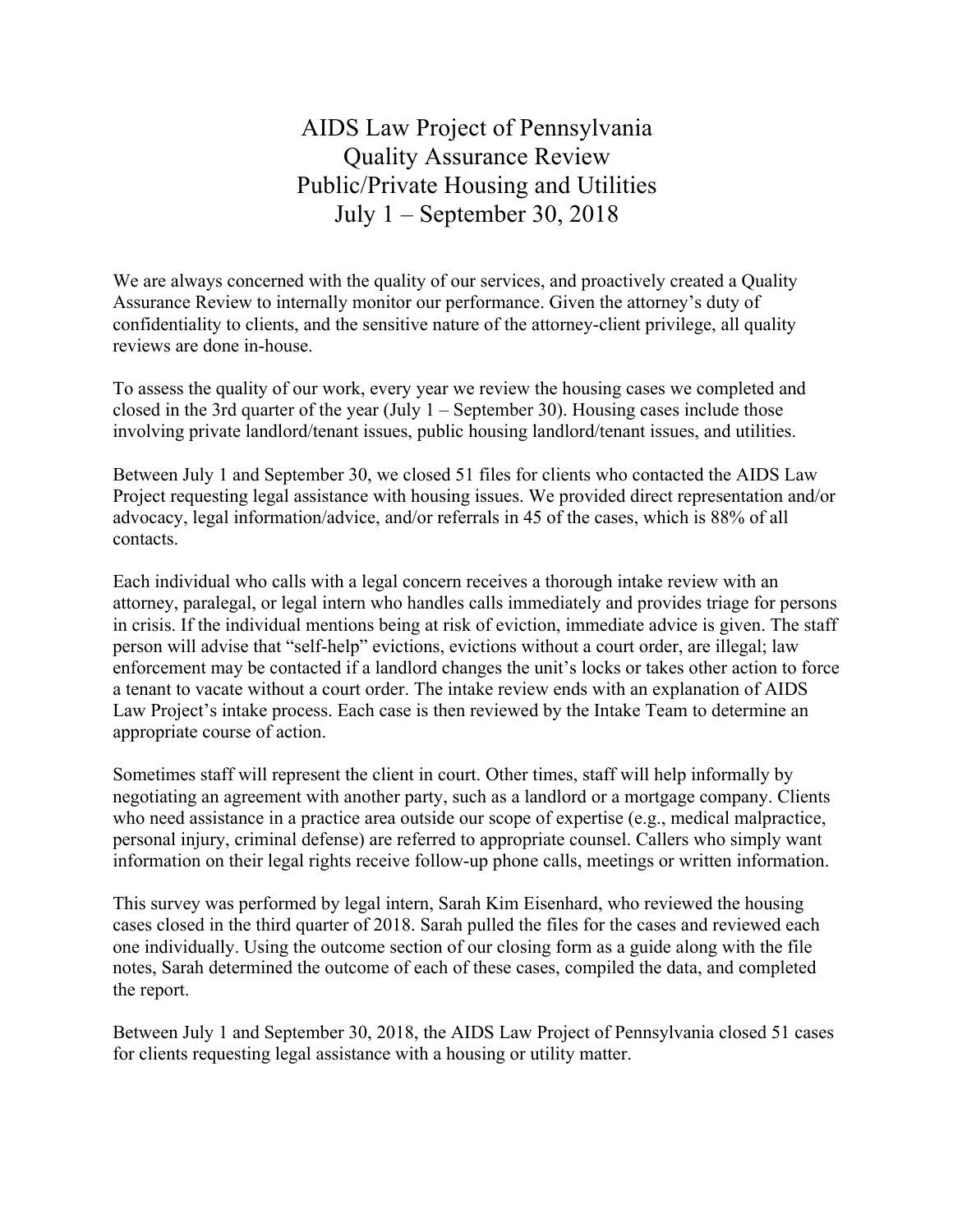- $\cdot$  In 25 cases, clients received representation and/or advocacy. This category covers any instance when a staff member of the AIDS Law Project represented a client in a hearing or contacted a third party on behalf of a client.
- $\cdot$  In 16 cases, we provided legal information/advice to clients. This is the broadest outcome category and includes almost any time a staff member spoke to a client, whether it was to give illegal lockout advice or to advise them on how to request repairs.
- $\cdot \cdot$  In 4 cases, clients were provided with a referral.
- $\cdot$  In 6 cases, clients asked for services not provided or were not reachable after the initial intake.

# **Public and Private Landlord Tenant Issues**

25 cases

## **Representation and/or Advocacy** – 17 cases

AIDS Law Project represented 13 clients facing eviction in court. 1 case was withdrawn without prejudice, so the client remained in their unit. 1 case ended in default judgment against the client when they did not appear in court; the client was then advised about the appeal process.

In the 11 other cases for which we provided court representation, we negotiated for a Judgment by Agreement (JBA). In 6 cases, clients agreed to vacate their units to avoid owing any money. In 3 cases, clients were able to remain in their units by agreeing to a payment plan for outstanding rent. In 1 case, the client vacated the unit and agreed to a payment plan for outstanding rent; this enabled the client to use grant funding to secure new housing. In 1 case, we helped a client reach a JBA to remain in the apartment with a payment plan. The landlord filed to evict the client for breach of the JBA twice for failure to make timely payments. We represented the client on both occasions. Though the client was evicted after the second breach, overall we secured 7 extra months for the client to remain in the unit.

In 1 case, we advocated to a housing subsidy provider and ensured a client would not be terminated from the subsidy program after their landlord's failure to timely renew their rental license.

In 1 case, we intervened with PECO and a landlord on behalf of a client after the landlord shutoff electricity in an attempted illegal, self-help eviction. The client did not reply to attempts to follow up.

In 1 case, we wrote a repair demand letter to a landlord explaining their legal responsibility to ensure the units they provide are safe and habitable. We then assisted the client with withholding their rent in an escrow account pending repairs, and helped them obtain a new subsidy so they could move.

In 1 case, a client believed their landlord was overcharging for water because two units shared one meter. We contacted the landlord to explain the client's legal right to usage information in billing, and advised the client about putting rent in escrow until the landlord complied.

## **Legal Information/Advice** – 6 cases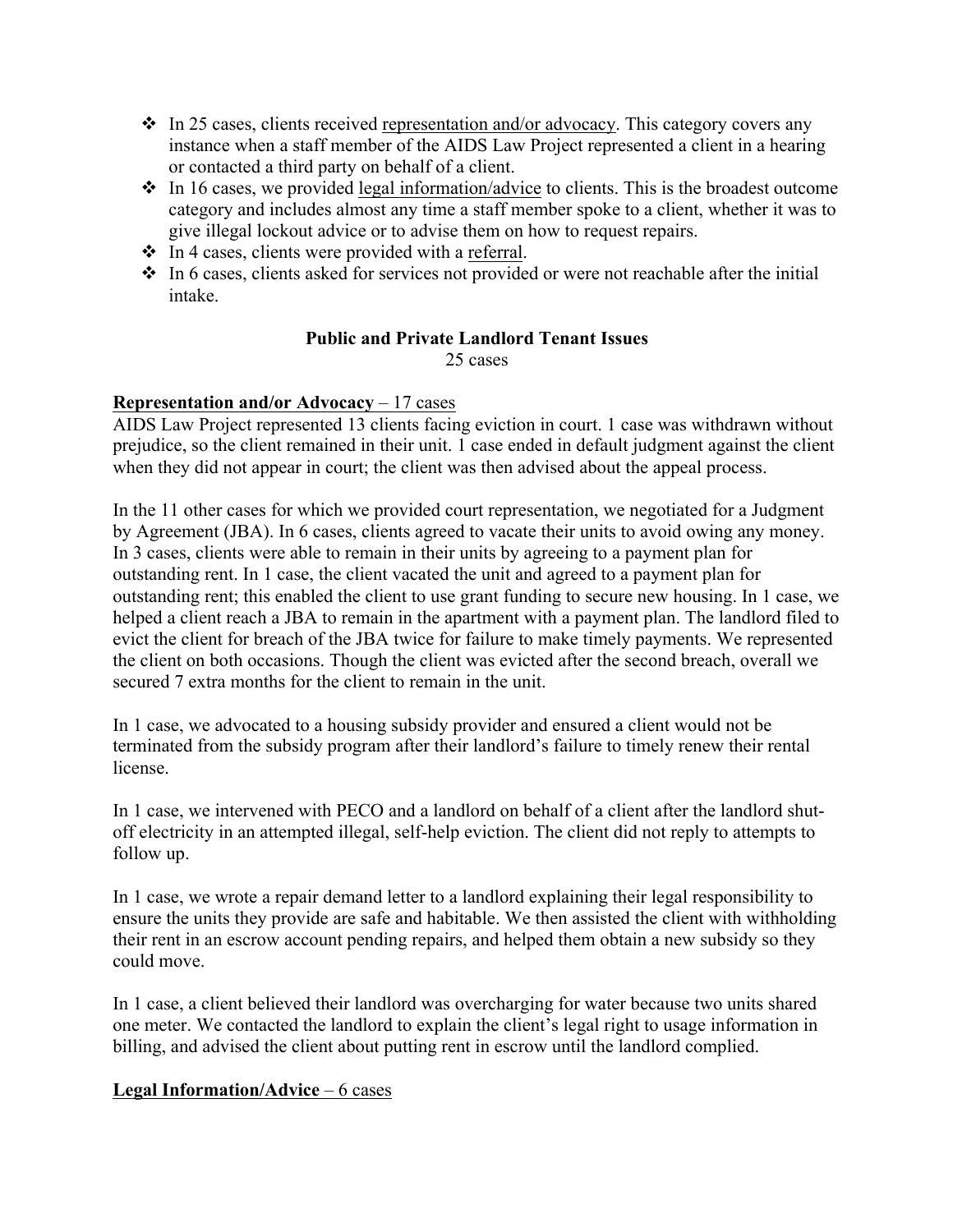In 3 cases, we informed clients about their rights when they contacted us after a legal eviction.

In 1 case, we confirmed for the client who fell behind in rental payments that their landlord had not yet filed to evict. The client and their case manager then negotiated a payment plan.

In 1 case, a client from Havertown asked for help because they were threatened with self-help eviction and their unit could not be kept warm in the winter. We advised them of their legal rights and the landlord's obligation to ensure units can be heated to at least 68 degrees by law in Delaware County.

In 1 case, a client was threatened with self-help eviction and their unit needed repairs. We informed the client of their legal protections, and advised them to call law enforcement and Licenses and Inspections; a repair demand letter was offered but the client did not respond to later communication.

### **Referral** – 2 cases

As our office is based in Philadelphia, we limit our direct representation in landlord tenant cases to Philadelphia County. We referred 1 Montgomery County client facing eviction to Legal Aid of Southeastern PA and referred 1 New Jersey client to South Jersey Legal Services.

### **Repairs**

6 cases

# **Representation and/or Advocacy** – 4 cases

In 4 cases, clients asked for help addressing needed repairs including water leaks, pest infestations, and a missing smoke detector. In each case, we wrote a demand letter to the landlord, explaining their legal obligation to provide certain repairs. In 2 of those cases, clients confirmed all repairs were made. In 1 case, we arranged for the fire department to install a smoke detector for free. In 1 case, we received no response from the client after sending the demand **letter** 

### **Legal Information/Advice** – 2 cases

In 1 case, a tenant was informed of their right to withhold rent due to an unaddressed mold issue. The client later confirmed their landlord resolved the issue without need for further intervention. In 1 case, a client asked about their landlord's responsibility to address bedbugs. We advised that per the client's lease, they were responsible for extermination if an infestation originated in their unit.

### **Security Deposits**

1 case

### **Legal Information/Advice** – 1 case

In 1 case, a client inquired about a landlord's obligation to return their security deposit. We advised about the relevant law and filing in small claims court if the landlord does not comply.

**Utilities** 

5 cases

## **Representation and/or Advocacy** – 2 cases

In 1 case, a landlord filed against a client for breach of a Judgment by Agreement because they did not have electric services. We contacted PECO and learned there was a theft of services on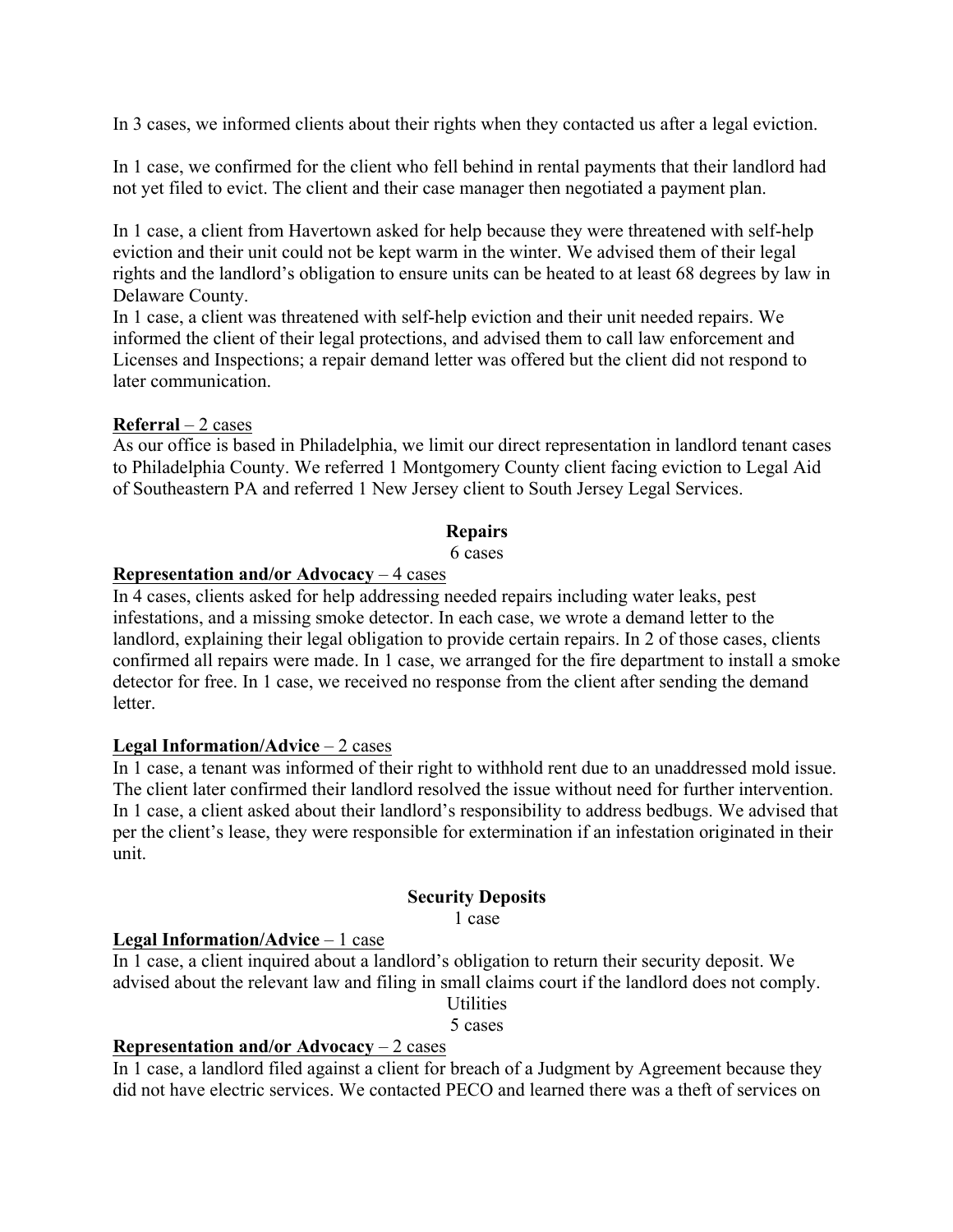the account history making the client ineligible for grant funding or budget programs. After consulting with colleagues at Community Legal Services, we determined there was no legal basis for appeal. The client was evicted for breach, but secured stable housing with a family member who had electricity.

In 1 case, we contacted Philadelphia Water Department (PWD) to reverse a client's water shutoff, enroll them in a budgeting program, and fix a broken pipe. PWD was required to confirm the client's photo identification; we provided advice on how to obtain needed identification documents.

## **Legal Information/Advice** – 2 cases

In 1 case, a client's water bill was included in their rent, and water services shut-off after the landlord became unreachable and stopped collecting rent. We informed the client of their right to open services in their own name under the Utility Service Tenants' Right Act (USTRA).

In 1 case, a client received a PECO shut-off notice, and asked for help confirming the balance owed, enrolling in a payment plan, and getting a new case manager. We obtained documentation from PECO and referred them to AIDS Activities Coordinating Office (AACO) for new case management.

### **Referral** –1 case

In 1 case, a client received a PECO shut-off notice, but was not eligible for grant funding or payment plans due to an account history of nonpayment. The client chose to move in with family who had electricity. We referred them to Legal Aid of Southeastern PA to seek bankruptcy for a fresh start.

## **Miscellaneous Housing Issues 14 cases**

### **Representation and/or Advocacy** – 2 cases

1 client sought a subsidized housing transfer because their placement negatively impacted their mental health conditions. AIDS Law Project filed a reasonable accommodation request for transfer. We confirmed the client would be considered for transfer to the next open vacancy.

1 client was told to vacate a shelter being converted into a hospice center. We contacted the center to advocate for the client, and confirmed they would be given another suitable housing option.

### **Legal Information/Advice** – 5 cases

1 client asked about removing an eviction from their record. We advised that unfortunately, judgments may be vacated or marked satisfied, but cannot be expunged from the public record entirely.